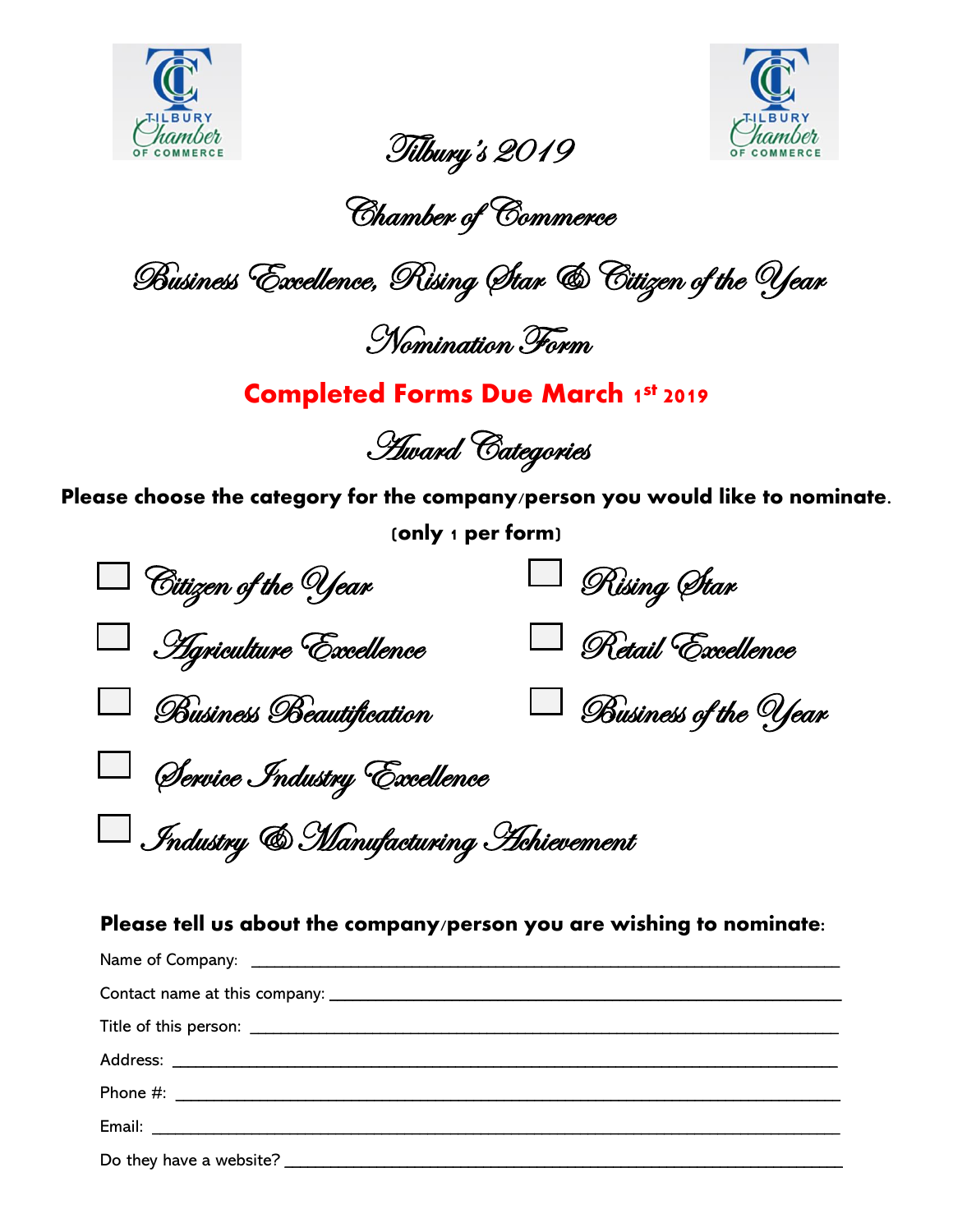Please explain why you feel this person/company should be considered for this Award?

### Please tell us who you are (completely optional)

| Your Name:    |  |  |  |
|---------------|--|--|--|
|               |  |  |  |
| Your Phone #: |  |  |  |

#### **CONFIDENTIALITY STATEMENT**

All information contained within will be kept confidential and will be used for the sole purpose of determining eligibility of Awards. Nominator shall/will be contacted in the event clarification is required.

Return completed forms in person or via mail in a sealed envelope to either of the following locations:

**Tilbury Chamber of Commerce Box 1239** Tilbury, Ontario NOP2LO

 $\mathbb{R}^2$ 

 $\sim$ 

DPM Insurance c/o TCC 59 Mill Street East Tilbury, Ontario NOP2LO Simpson Electric c/o TCC 37 Mill Street West Unit 1A Tilbury, Ontario NOP2LO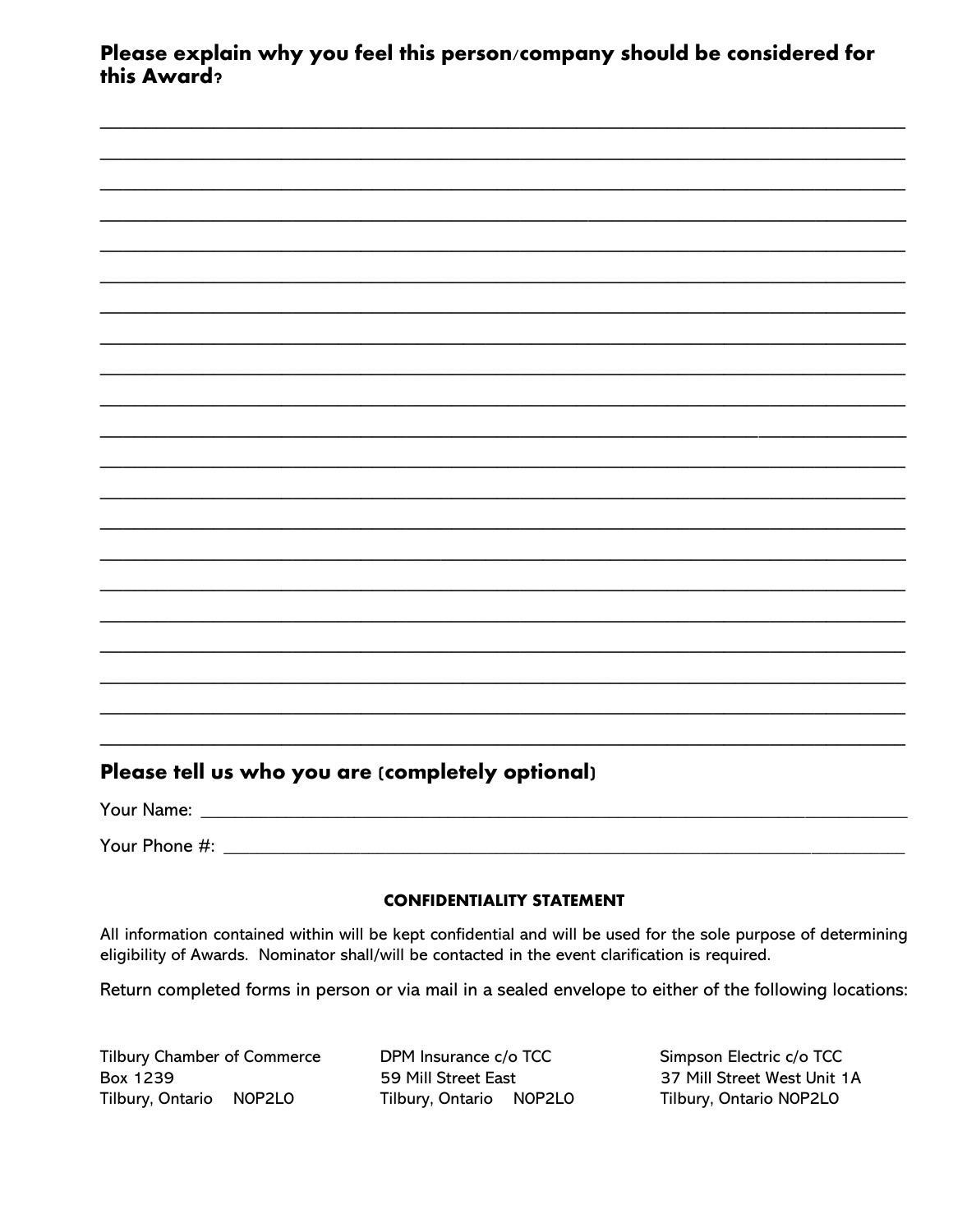Rules and Eligibility

The Tilbury Chamber of Commerce proudly hosts this Awards ceremony to recognize the overall success and advancement of responsible business leadership and prosperity within the Tilbury community. All awards will be presented at the Awards Ceremony Dinner on April 13, 2019 at the Knights of Columbus Hall in Tilbury.

Eligibility

All business award nominees must be an active business located or operating within the area served by the Tilbury Chamber of Commerce. Citizen of the year & Rising Star nominees 'must' reside within the area served by the TCC. Businesses may be nominated for any of the Business Excellence Award categories according to the criteria outlined for each award (attached). A business may be nominated for more than one award. Previous award recipients are eligible for re-nomination under the same category after a minimum of (3) years.

All qualified candidates are encouraged to nominate themselves, or you may nominate any qualified business or individual for any of the award categories. The nominator should ensure the nominee would show a willingness to participate. Nominees do not need to be members of the Tilbury Chamber of Commerce. Sponsors and their employees are eligible for nominations in any category other than the one they are sponsoring.

#### ALL NOMINATION FORMS MUST BE SUBMITTED BY: MARCH 1<sup>ST</sup>, 2019.

All nominations will be treated as 'Commercial-in-Confidence' and used only for the purpose of determining eligibility for Awards. All nominations will be destroyed at the conclusion of the Awards assessment process. The Chamber reserves the right to request two letters of reference from a third party for the nominees that are short listed for an award category by the judging panel. The nominee may furnish one of these letters if they did not submit the original nomination form.

Judging

An independent judging panel comprised of local community members will complete the judging of the finalists in each award category. No member of the judging panel shall have direct familial or financial involvement with any of the finalists selected. The judging panel will complete its deliberations and finalists will be selected based upon who best adheres to the eligibility criteria and the overall goals of recognizing business excellence. The decisions of the judges are final. All nominees are evaluated based on their respective criteria as well as the following:

| *Business Leadership & Entrepreneurship | *Technological Achievement & Product |
|-----------------------------------------|--------------------------------------|
|                                         | Innovation                           |
|                                         |                                      |

\*Community Contributions & Involvement \*Environmental Leadership

\*Customer Relations (customer service & reliability) \*Sales and Market Growth

\*Employee Welfare (including increased employment, employee retention and growth)

Only three (3) finalists for each category will be selected for the award. All finalists will be notified by the TCC three (3) weeks prior to the Event.